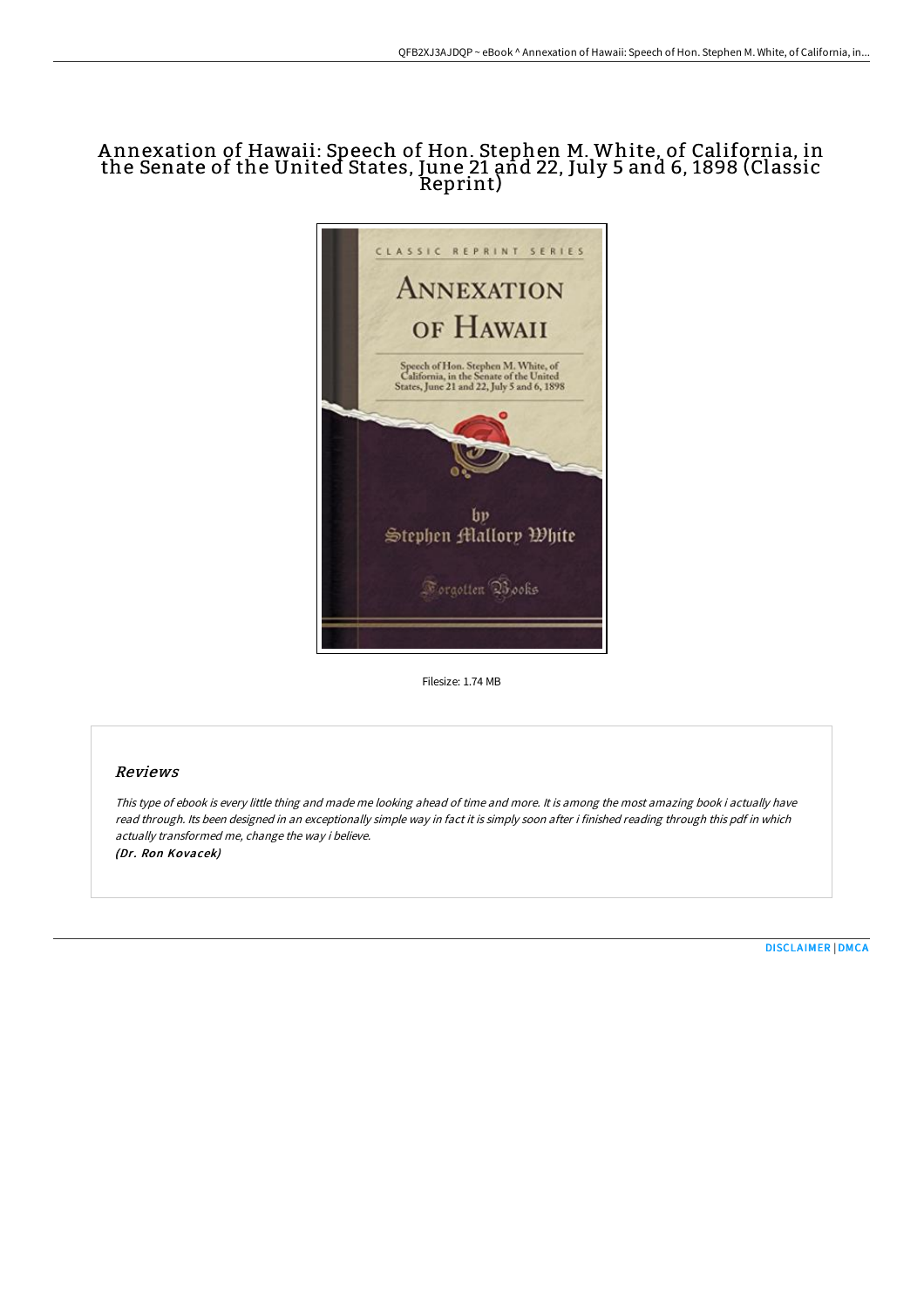## ANNEXATION OF HAWAII: SPEECH OF HON. STEPHEN M. WHITE, OF CALIFORNIA, IN THE SENATE OF THE UNITED STATES, JUNE 21 AND 22, JULY 5 AND 6, 1898 (CLASSIC REPRINT)



To download Annexation of Hawaii: Speech of Hon. Stephen M. White, of California, in the Senate of the United States, June 21 and 22, July 5 and 6, 1898 (Classic Reprint) PDF, please refer to the web link beneath and save the document or have accessibility to additional information which are in conjuction with ANNEXATION OF HAWAII: SPEECH OF HON. STEPHEN M. WHITE, OF CALIFORNIA, IN THE SENATE OF THE UNITED STATES, JUNE 21 AND 22, JULY 5 AND 6, 1898 (CLASSIC REPRINT) book.

Forgotten Books, United States, 2015. Paperback. Book Condition: New. 229 x 152 mm. Language: English . Brand New Book \*\*\*\*\* Print on Demand \*\*\*\*\*.Excerpt from Annexation of Hawaii: Speech of Hon. Stephen M. White, of California, in the Senate of the United States, June 21 and 22, July 5 and 6, 1898 We are building for time to come, as well as for the present. We can not shift responsibility. The advice of the uninformed or criminal will not mitigate our mistakes, even though their views are momentarily indorsed. Undoubtedly it is pleasant to be with the majority. The acclaim of victory never falls upon an unsympathetic ear when it reaches the person who has joined in bringing it about, but the obligation which attaches to our position requires, it seems to me, something beyond the reward of popularity. The Republic will never be safe if her people depend upon the mere guesses of Senators. The demands of honesty and the candid discharge of the Senator s duty as he sees it are but expressions of the same idea. Mr. President, what are we asked to do? The resolution which has been presented comes from the House of Representatives, and is but a repetition of the resolution prepared by the Committee on Foreign Relations of this body, and is to my mind upon its face, irrespective of the constitutional questions involved, I was about to say absurd in its inaccuracy. Without for the time being debating the desirability of the annexation of the islands, gaze upon this proposed resolution. I appeal to Senators who are opposed to me upon the merits of this subject, and especially to those Senators, eminent at the bar, whose views have always been zealously guarded by their respect for that law which they have sworn...

Read [Annexation](http://digilib.live/annexation-of-hawaii-speech-of-hon-stephen-m-whi.html) of Hawaii: Speech of Hon. Stephen M. White, of California, in the Senate of the United States, June 21 and 22, July 5 and 6, 1898 (Classic Reprint) Online

Download PDF [Annexation](http://digilib.live/annexation-of-hawaii-speech-of-hon-stephen-m-whi.html) of Hawaii: Speech of Hon. Stephen M. White, of California, in the Senate of the United States, June 21 and 22, July 5 and 6, 1898 (Classic Reprint)